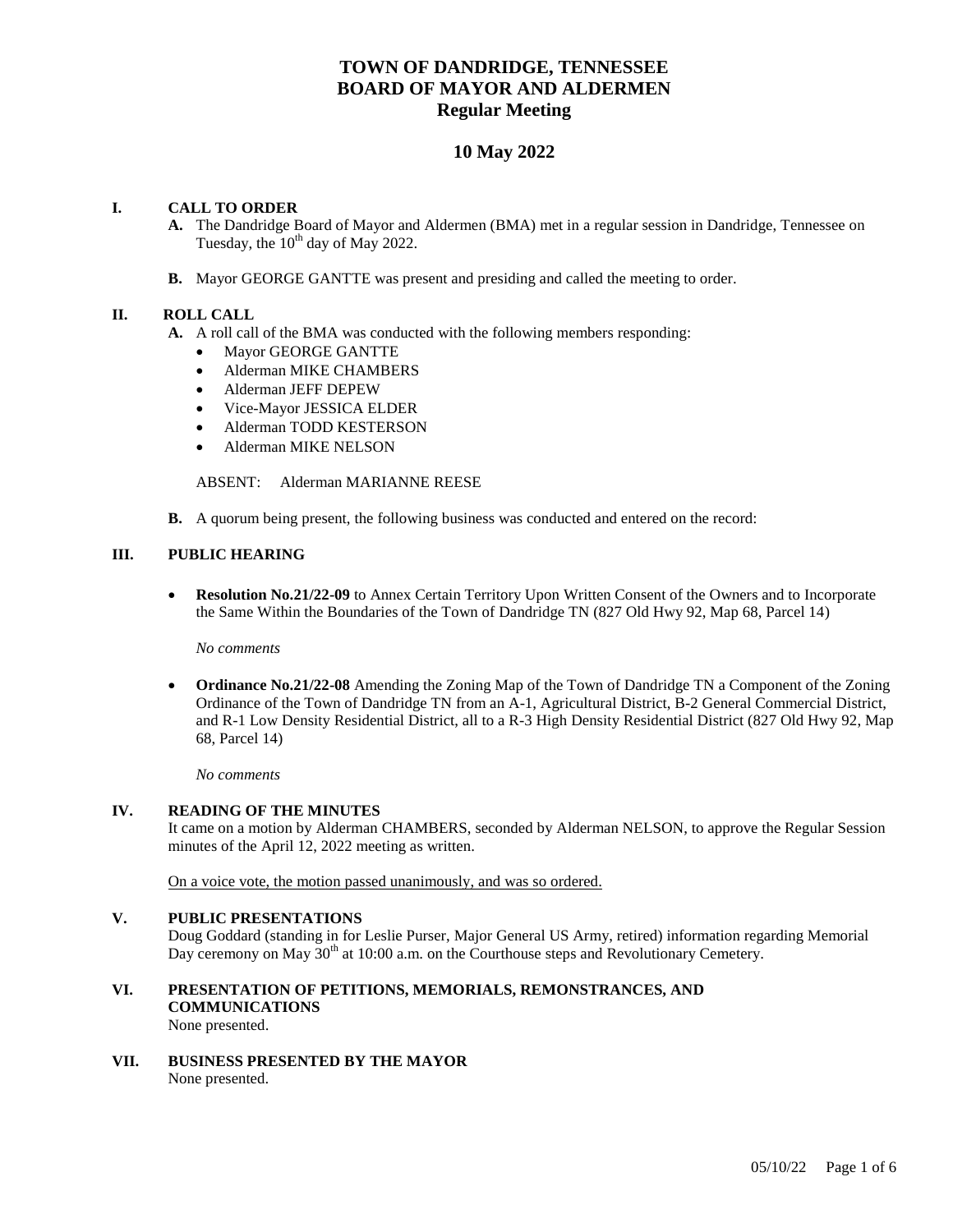#### **VIII. FINANCIAL REPORT BY THE TOWN RECORDER** Bank Balance: BMA Acct: \$4,202,909.46 DVFD Balance: \$ 339,952.59 Drug Fund Balance: \$ 29,247.11 DWMF Balance: \$2,206,974.93

(The DVFD has received \$56,332 in donations thus far in FY21/22)

*Mayor GANTTE turns over Chair of the meeting to Vice-Mayor ELDER.*

#### **IX. PRESENTATION OF ORDINANCES AND RESOLUTIONS**

*Mayor GANTTE recuses himself from the meeting.*

 **Resolution No.21/22-09** to Annex Certain Territory Upon Written Consent of the Owners and to Incorporate the Same Within the Boundaries of the Town of Dandridge TN (827 Old Hwy 92, Map 68, Parcel 14)

It came on a motion by Alderman NELSON, seconded by Alderman DEPEW, to approve Resolution No. 21/22-09.

A roll call was asked for and the BMA responded as follows:

| Alderman CHAMBERS AYE |            | Alderman KESTERSON AYE |                |
|-----------------------|------------|------------------------|----------------|
| Alderman DEPEW        | <b>AYE</b> | Alderman NELSON        | AYE.           |
| Vice-Mayor ELDER      | NO.        | <b>Mayor GANTTE</b>    | <b>RECUSED</b> |

On a roll call vote, the motion passed 4-1, with Vice-Mayor ELDER voting NO, and was so ordered. Mayor GANTTE recused himself.

 **Resolution No.21/22-10** Amending Article IV, Section D, of the Dandridge Municipal Subdivision Regulations (Sidewalks)

It came on a motion by Alderman CHAMBERS, seconded by Alderman KESTERSON, to approve Resolution No. 21/22-10.

On a voice vote, the motion passed unanimously, and was so ordered.

 Second/Final Reading of **Ordinance No. 21/22-08** Amending the Zoning Map of the Town of Dandridge, TN a Component of the Zoning Ordinance of the Town of Dandridge, TN From an A-1 Agricultural District, B-2 General Commercial District, and R-1 Low Density Residential District, all to a R-3 High Density Residential District (827 Old Hwy 92 – Map 68 – Parcel 14)

It came on a motion by Alderman NELSON, seconded by Alderman DEPEW, to approve Ordinance No. 21/22-08 on final reading.

A roll call was asked for and the BMA responded as follows:

| Alderman CHAMBERS AYE |      | Alderman KESTERSON AYE |                |
|-----------------------|------|------------------------|----------------|
| Alderman DEPEW        | AYE. | Alderman NELSON        | AYE.           |
| Vice-Mayor ELDER      | NO.  | <b>Mayor GANTTE</b>    | <b>RECUSED</b> |

On a roll call vote, the motion passed 4-1, with Vice-Mayor ELDER voting NO, and was so ordered. Mayor GANTTE recused himself.

*Mayor GANTTE rejoins the meeting.*

 First Reading of **Ordinance No. 21/22-09** Amending the Zoning Ordinance of the Town of Dandridge, TN to Add a Definition for "Mobile Food Truck Park" and to Add a New Section 14-613 Titled "Mobile Food Truck Parks"

It came on a motion by Alderman KESTERSON, seconded by Alderman NELSON, to approve Ordinance No. 21/22-09 on first reading as amended as follows: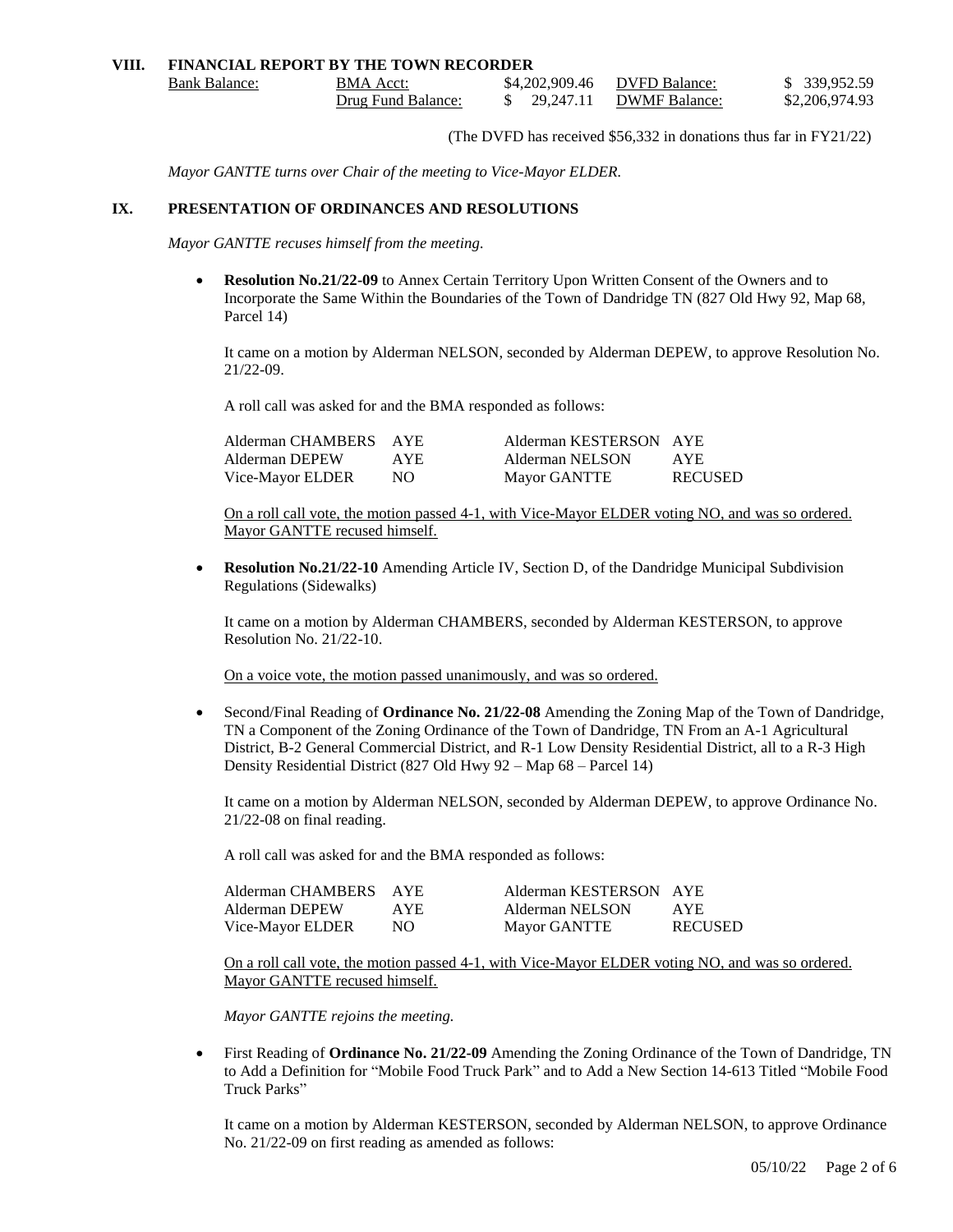Item  $3(w)$  – The mobile food truck shall be occupied by the owner or operator thereof at all times *while in operation.* Item 5(b)(iii)(2) A permit fee of *\$50.00.*

A roll call was asked for and the BMA responded as follows:

| Alderman CHAMBERS AYE |      | Alderman KESTERSON AYE |            |
|-----------------------|------|------------------------|------------|
| Alderman DEPEW        | AYE. | Alderman NELSON        | AYE.       |
| Vice-Mayor ELDER      | AYE. | Mayor GANTTE           | <b>AYE</b> |

On a roll call vote, the motion passed unanimously, and was so ordered.

First Reading of **Ordinance No. 21/22-10** FY21/22 Budget Amendment

It came on a motion by Mayor GANTTE, seconded by Alderman CHAMBERS, to approve Ordinance No. 21/22-10 on first reading.

A roll call was asked for and the BMA responded as follows:

| Alderman CHAMBERS | AYE.       | Alderman KESTERSON AYE |            |
|-------------------|------------|------------------------|------------|
| Alderman DEPEW    | AYE.       | Alderman NELSON        | AYE.       |
| Vice-Mayor ELDER  | <b>AYE</b> | Mayor GANTTE           | <b>AYE</b> |

On a roll call vote, the motion passed unanimously, and was so ordered.

 First Reading of **Ordinance No. 21/22-11** Amending the "Zoning Map of the Town of Dandridge, TN" a Component of the "Zoning Ordinance of the Town of Dandridge, TN" from a R-1 (Low Density Residential District) to a B-2 (General Commercial District) – 1331 High Street, Map 68D, Group A, Parcel 21

It came on a motion by Alderman CHAMBERS, seconded by Mayor GANTTE, to approve Ordinance No. 21/22-11 on first reading.

A roll call was asked for and the BMA responded as follows:

| Alderman CHAMBERS AYE |      | Alderman KESTERSON AYE |            |
|-----------------------|------|------------------------|------------|
| Alderman DEPEW        | AYE. | Alderman NELSON        | <b>AYE</b> |
| Vice-Mayor ELDER      | AYE  | <b>Mayor GANTTE</b>    | AYE.       |

On a roll call vote, the motion passed unanimously, and was so ordered.

 First Reading of **Ordinance No. 21/22-12** Amending the "Zoning Map of the Town of Dandridge, TN" a Component of the "Zoning Ordinance of the Town of Dandridge, TN" from a R-3 (High Density Residential District) to a B-3 (Interstate Commercial District) – Killion Road, Map 58, Parcel 36.01

It came on a motion by Alderman KESTERSON, seconded by Alderman NELSON, to approve Ordinance No. 21/22-12 on first reading.

A roll call was asked for and the BMA responded as follows:

| Alderman CHAMBERS AYE |            | Alderman KESTERSON AYE |            |
|-----------------------|------------|------------------------|------------|
| Alderman DEPEW        | AYE.       | Alderman NELSON        | <b>AYE</b> |
| Vice-Mayor ELDER      | <b>AYE</b> | <b>Mayor GANTTE</b>    | AYE.       |

On a roll call vote, the motion passed unanimously, and was so ordered.

 First Reading of **Ordinance No. 22/23-01** Adopting the Annual Budget for FY22/23 Beginning July 1, 2022 and Ending June 30, 2023

It came on a motion by Alderman NELSON, seconded by Alderman KESTERSON, to approve Ordinance No. 22/23-01 on first reading.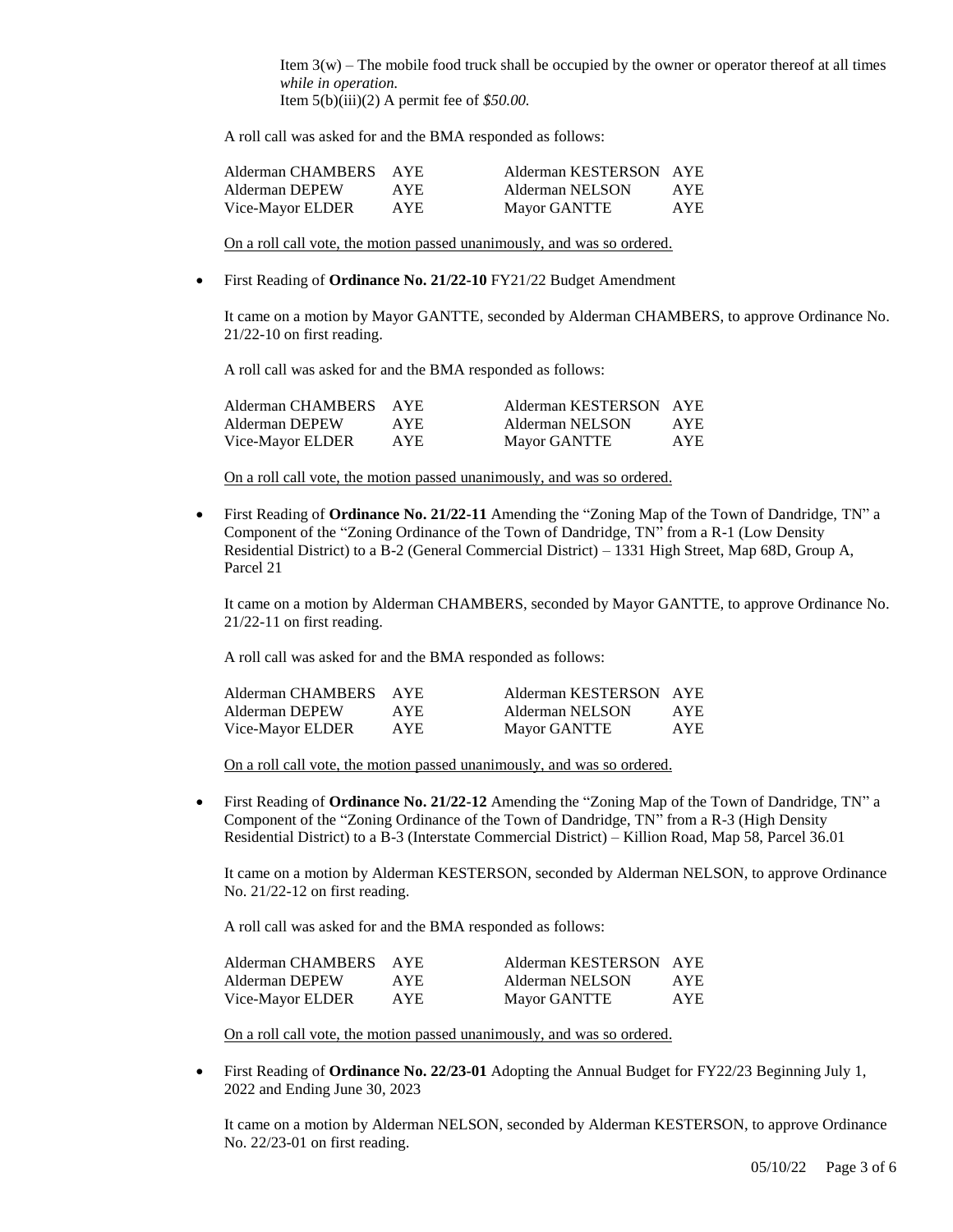A roll call was asked for and the BMA responded as follows:

| Alderman CHAMBERS AYE |      | Alderman KESTERSON AYE |            |
|-----------------------|------|------------------------|------------|
| Alderman DEPEW        | AYE. | Alderman NELSON        | <b>AYE</b> |
| Vice-Mayor ELDER      | AYE. | <b>Mayor GANTTE</b>    | <b>AYE</b> |

On a roll call vote, the motion passed unanimously, and was so ordered.

#### **X. OLD BUSINESS**

None presented.

#### **XI. NEW BUSINESS**

Presentation and Review of Plan of Services for Proposed Annexation of Hwy. 25/70 W, Map 67, Parcel 74

*Property is proposed to be used as a RV Home Park (home base) (not a campground), phase one will consist of 50 homes, amenities such as club house, pool, pickle ball court, green areas. Will request MUD zone. Individual property ownership to include a coach house and pad to park RV, upscale HOA gated community, garbage collected at one location, resort owners will maintain everything inside the resort, including streets.* 

It came on a motion by Mayor GANTTE, seconded by Alderman CHAMBERS, to approve the plan of services and submit to Regional Planning Commission for review.

On a voice vote, the motion passed unanimously, and was so ordered.

 *Mayor GANTTE recuses himself from the next item.* 

 Presentation and Reconsideration of Plan of Services for Proposed Annexation of Old Hwy. 92, Map 68, Parcel 15

*Lakins/Wolfe developers*

It came on a motion by Alderman NELSON to approve the plan of services and submit to Regional Planning Commission for review.

The item/motion fails for lack of a second.

• Bid Approval – Paving Project (Treadway Drive)

| 2 bids received: | Newport Paving Co., Inc. | \$113,693 |
|------------------|--------------------------|-----------|
|                  | PRI of East TN           | \$141,200 |

*\$100,065 is in the budget for the project; the remaining balance (\$13,628) to come from fund balance.* 

It came on a motion by Alderman CHAMBERS, seconded by Mayor GANTTE, to accept the bid from Newport Paving in the amount of \$113,693.

A roll call was asked for and the BMA responded as follows:

| Alderman CHAMBERS | AYE. | Alderman KESTERSON AYE |      |
|-------------------|------|------------------------|------|
| Alderman DEPEW    | AYE. | Alderman NELSON        | AYE. |
| Vice-Mayor ELDER  | AYE. | <b>Mayor GANTTE</b>    | AYE. |

On a roll call vote, the motion passed unanimously, and was so ordered.

 Approval of Contract Between the State of TN Dept of Transportation and Town of Dandridge (for Routine Maintenance of State Routes)

It came on a motion by Mayor GANTTE, seconded by Alderman KESTERSON, to approve the contract.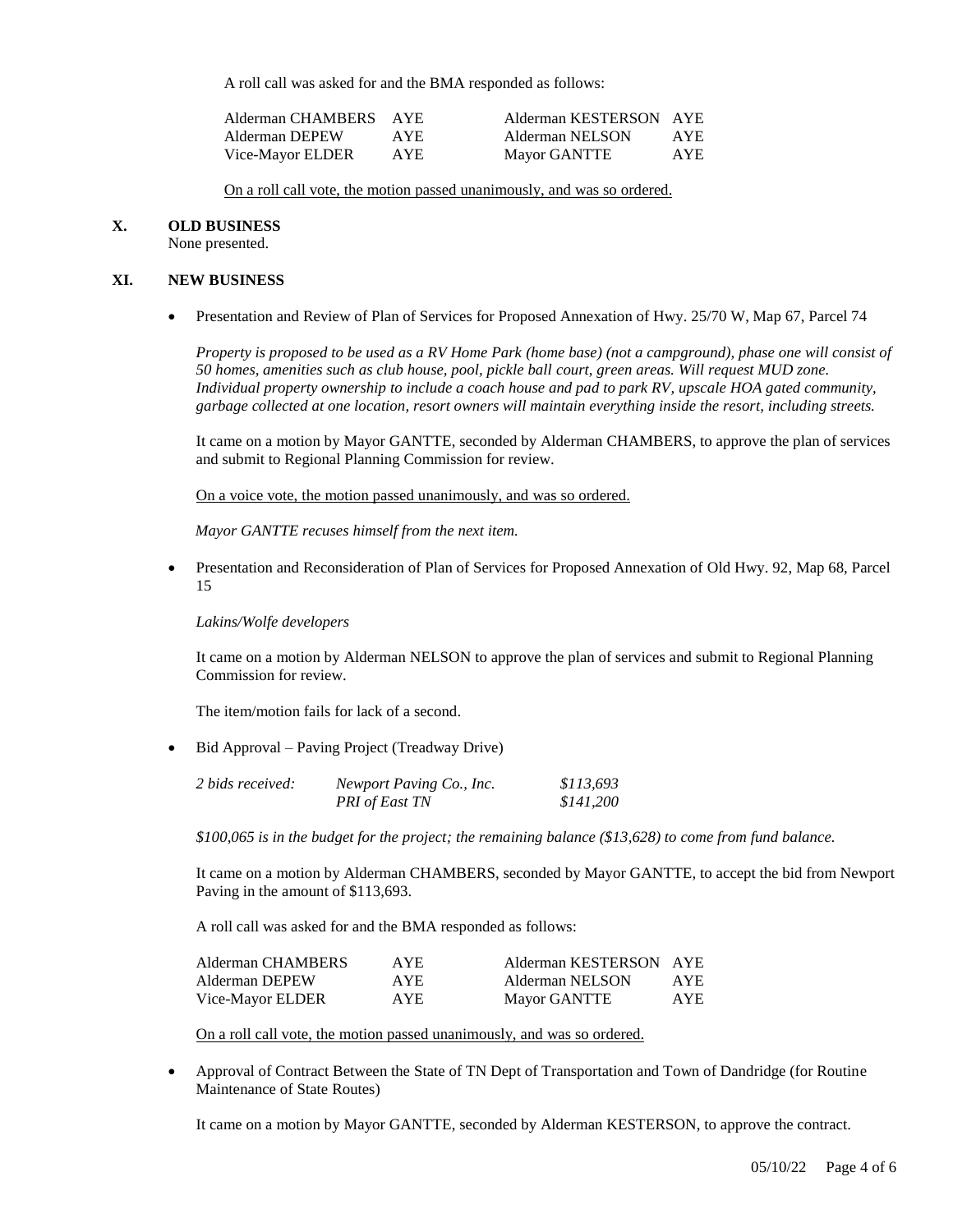A roll call was asked for and the BMA responded as follows:

| Alderman CHAMBERS | AYE. | Alderman KESTERSON AYE |            |
|-------------------|------|------------------------|------------|
| Alderman DEPEW    | AYE. | Alderman NELSON        | <b>AYE</b> |
| Vice-Mayor ELDER  | AYE. | <b>Mayor GANTTE</b>    | <b>AYE</b> |

On a roll call vote, the motion passed unanimously, and was so ordered.

 Discussion and Consideration of an Offer from the Jefferson County Highway Department to Purchase the Town's 2010 Freightliner Knuckleboom Truck

It came on a motion by Alderman DEPEW, seconded by Alderman CHAMBERS, to approve the sell of the out of service knuckleboom truck to the Jefferson County Highway Department in the amount of \$500.

A roll call was asked for and the BMA responded as follows:

| Alderman CHAMBERS | AYE.           | Alderman KESTERSON AYE |            |
|-------------------|----------------|------------------------|------------|
| Alderman DEPEW    | AYE.           | Alderman NELSON        | AYE.       |
| Vice-Mayor ELDER  | <b>ABSTAIN</b> | <b>Mayor GANTTE</b>    | <b>AYE</b> |

On a roll call vote, the motion passed unanimously (with Vice-Mayor ELDER abstaining), and was so ordered.

## **XII. DEPARTMENT HEAD UPDATES**

- DVFD Andy Riley
	- o DVFD crews responded/assisted in the recent wildland fires in Sevier County
	- o Will offer to assist those fire departments who lost equipment in the fires with old equipment no longer in use
	- o Fireworks sales will be coming up in June
- DWMF Superintendent Tana Benson
	- o Received first F150 that has been on order
	- o Sold 11 water taps in April
	- o Experiencing supply chain issues/delays
	- o Have posted for a Utility Worker position
	- o Recent storms caused a lightning strike to property with damages
- Building/Codes Enforcement Terry Reneau
	- o Food City will be expanding an additional 10,000 sq.ft.
	- o A couple of areas of storage buildings
	- o No further updates on the old Dandridge Elementary School renovation
	- o No further information on the new Domino's
	- o 7 apartment complexes on Killion Road are under construction
	- o Hwy 25/70 apartments are completed and rented
	- o Violations for high grass
- Police Chief Carson Williams
	- o Body cams have arrived, training will be held
	- o Mountain Motorsports has given a donation of 4 new doors for the Polaris (value of \$5,100)
- Parks/Rec Director Chris Shockley
	- o Irrigation up and running with help of the DWMF
	- o 162 participants for volleyball
	- o Alderman Todd Kesterson asked if trenching for security lights has begun. Chris has received quote and trenching will start day before installation
- Town Administrator Matt Rudder
	- o Public Works Director Donald Whaley is on vacation
	- o Public Works responded to several trees down in recent storms
	- $\circ$  Farmers Market kicked off April 30<sup>th</sup>

#### **XIII. MISCELLANEOUS**

It came on a motion by Alderman NELSON to add the item "Presentation and Reconsideration of Plan of Services for Proposed Annexation of Old Hwy. 92, Map 68, Parcel 15" back to the agenda.